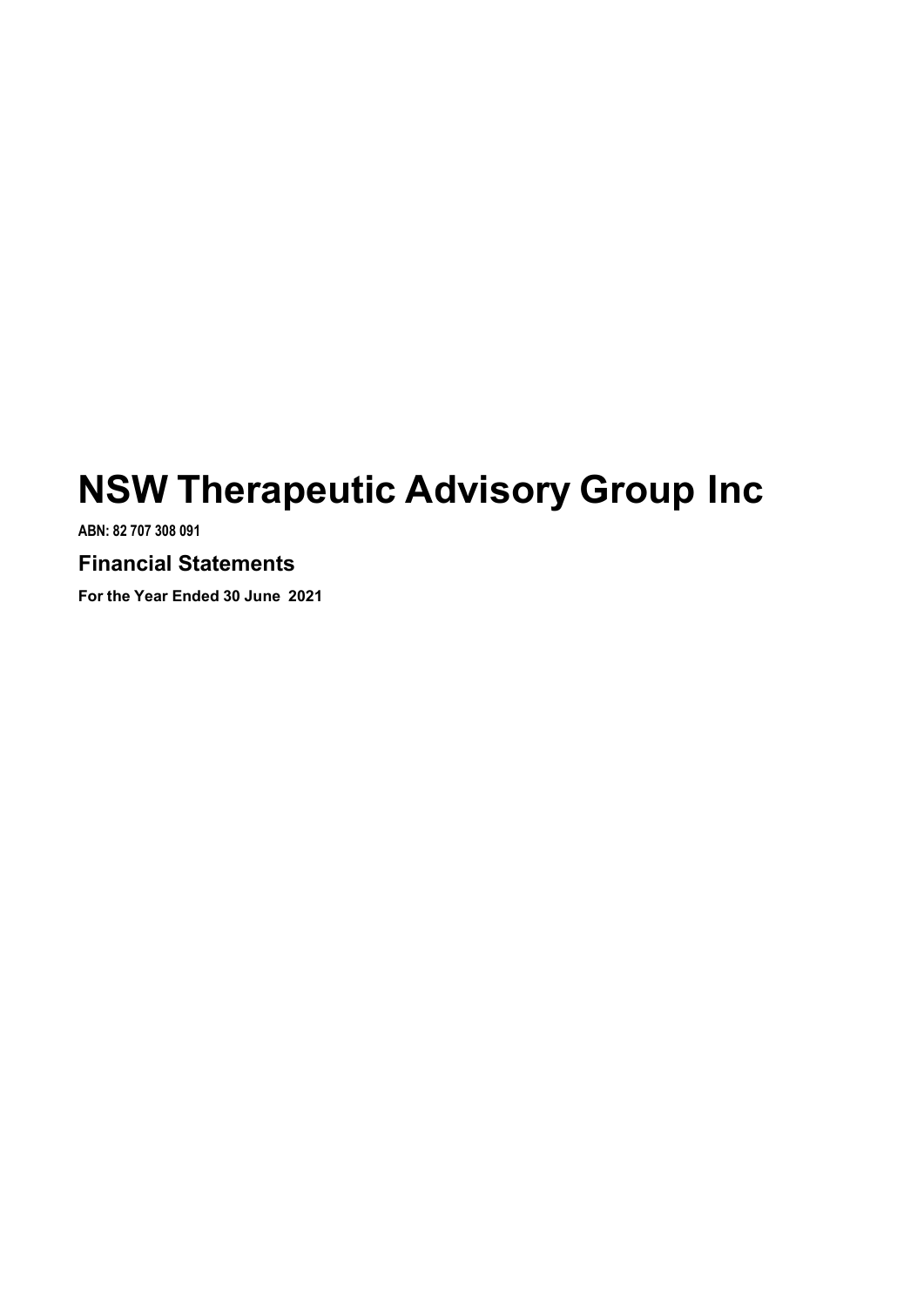# NSW Therapeutic Advisory Group Inc

ABN: 82 707 308 091

# **Contents**

# For the Year Ended 30 June 2021

#### Financial Statements

| Management Committee's Report                                                                           |    |
|---------------------------------------------------------------------------------------------------------|----|
| Auditors Independence Declaration under the Australian Charities and Not-for-Profit Commission Act 2012 |    |
| Statement of Profit or Loss                                                                             |    |
| Statement of Assets and Liabilities                                                                     | 4  |
| <b>Statement of Cash Flows</b>                                                                          | 5  |
| Notes to the Financial Statements                                                                       | 6  |
| Statement by Members of the Management Committee                                                        | 13 |
| Independent Audit Report                                                                                | 14 |

## Page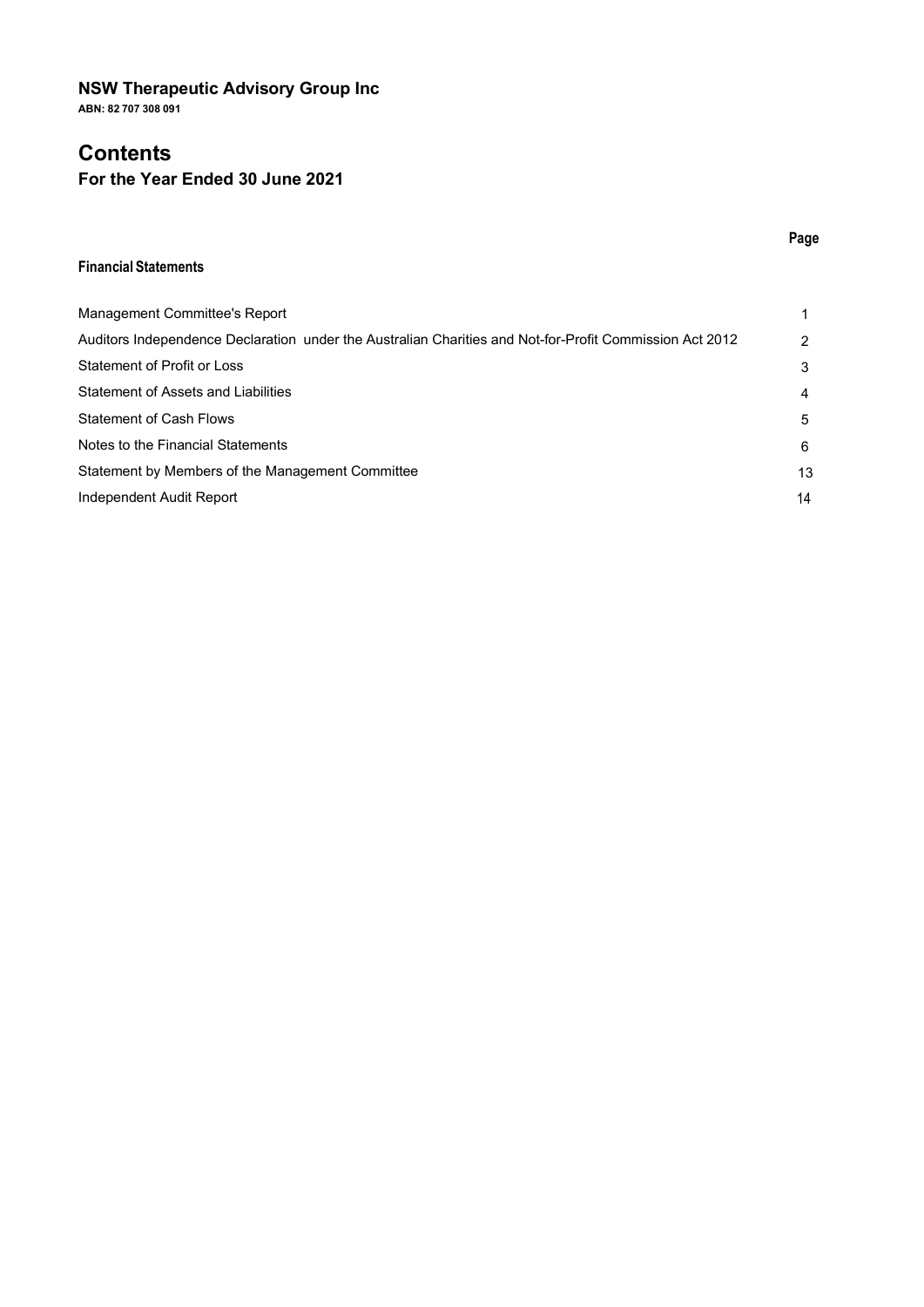Management Committee's Report<br>For the Year Ended 30 June 2021<br>Your committee members submit the financial report of the Association for the financial year ended 30 June 2021.<br>1. Committee members Management Committee's Report<br>For the Year Ended 30 June 2021<br>Your committee members submit the financial report of the Association for the financial year ended 30 June 2021.<br>1. Committee members<br>The names of committee mem **Committee's Report<br>The Year Ended 30 June 2021<br>Your committee members submit the financial report of the Association for the financial year ended 30 June 2021.<br>Committee members<br>The names of committee members throughout t** 

|    | <b>Management Committee's Report</b>                                                                                                                                                                             |            |  |
|----|------------------------------------------------------------------------------------------------------------------------------------------------------------------------------------------------------------------|------------|--|
|    | For the Year Ended 30 June 2021                                                                                                                                                                                  |            |  |
|    | Your committee members submit the financial report of the Association for the financial year ended 30 June 2021.                                                                                                 |            |  |
|    | 1. Committee members                                                                                                                                                                                             |            |  |
|    | The names of committee members throughout the year and at the date of this report are:                                                                                                                           |            |  |
|    | Professor Sarah Hilmer                                                                                                                                                                                           | Chair      |  |
|    | Ms Lorraine Koller OAM (Appointed October 2020)                                                                                                                                                                  | Vice Chair |  |
|    | Mr Russell Levy<br>A/Prof Bridin Murnion (Appointed October 2020)                                                                                                                                                | Treasurer  |  |
|    | Ms Paula Doherty (Appointed October 2020)<br>A/Prof Winston Liauw                                                                                                                                                |            |  |
|    | Ms Rosemary Burke (Retired October 2020)                                                                                                                                                                         | Vice Chair |  |
|    | Ms Terry Melocco (Retired October 2020)                                                                                                                                                                          |            |  |
|    | <b>Principal activities</b><br>The principal activity of the Association during the financial year was to promote quality use of medicines by<br>sharing unbiased evidence-based information about drug therapy. |            |  |
|    | <b>Significant changes</b><br>No significant change in the nature of the activity occurred during the year.                                                                                                      |            |  |
| 2. | <b>Operating result</b><br>The surplus/(deficit) of the Association for the financial year amounted to \$26,855 [2020: (\$64)]. The Association is<br>exempt from income tax.                                    |            |  |
|    |                                                                                                                                                                                                                  |            |  |
|    | Signed in accordance with a resolution of the Members of the Management Committee:                                                                                                                               |            |  |
|    |                                                                                                                                                                                                                  |            |  |

| $\frac{1}{2}$ . The main mainment $\frac{1}{2}$ , the point of $\frac{1}{2}$ or open. LoLo $\frac{1}{2}$<br>Ms Paula Doherty (Appointed October 2020)<br>A/Prof Winston Liauw |                                                                                                                         |
|-------------------------------------------------------------------------------------------------------------------------------------------------------------------------------|-------------------------------------------------------------------------------------------------------------------------|
| Ms Rosemary Burke (Retired October 2020)<br>Ms Terry Melocco (Retired October 2020)                                                                                           | <b>Vice Chair</b>                                                                                                       |
| <b>Principal activities</b><br>sharing unbiased evidence-based information about drug therapy.                                                                                | The principal activity of the Association during the financial year was to promote quality use of medicines by          |
| <b>Significant changes</b><br>No significant change in the nature of the activity occurred during the year.                                                                   |                                                                                                                         |
| <b>Operating result</b><br>exempt from income tax.                                                                                                                            | The surplus/(deficit) of the Association for the financial year amounted to \$26,855 [2020: (\$64)]. The Association is |
|                                                                                                                                                                               |                                                                                                                         |
| Signed in accordance with a resolution of the Members of the Management Committee:                                                                                            |                                                                                                                         |
| Chair: SN4 Lilo                                                                                                                                                               | Professor Sarah Hilmer                                                                                                  |
| Treasurer:                                                                                                                                                                    |                                                                                                                         |
|                                                                                                                                                                               | Mr Russell Levy                                                                                                         |
|                                                                                                                                                                               | 2021                                                                                                                    |
|                                                                                                                                                                               |                                                                                                                         |
|                                                                                                                                                                               |                                                                                                                         |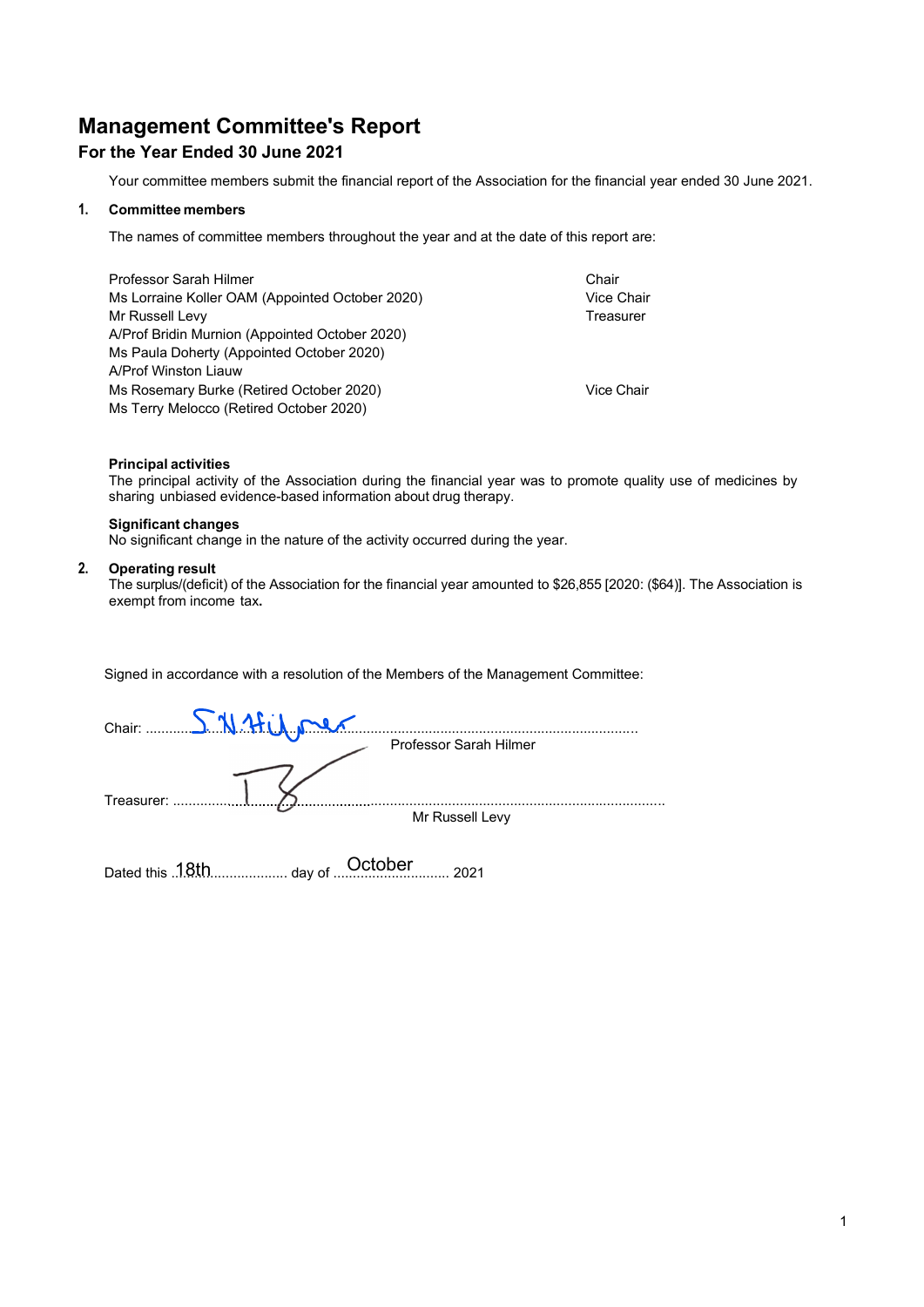

# AUDITOR CONTERNATION ALLET WE ARREST THE AUSTRALIAN CHARTERED ACCOUNTANTS<br>AUDITORS INDEpendence Declaration under the Australian<br>Charities and Not-for-Profit Commission Act 2012 to the<br>Management Committee of NSW Therapeut SENTIFITY CHARTER AND ALTER ATTON ALTER AND SURFACT AND RESPONSIVED A CHARTERED ACCOUNTANTS<br>CHARTERED ACCOUNTANTS<br>Auditors Independence Declaration under the Australian<br>Charities and Not-for-Profit Commission Act 2012 to t NSW Therapeutic Advisory Group Inc<br>
STIRLING INTERNATIONAL<br>
CHARTERD ACCOUNTANTS<br>
Auditors Independence Declaration under the Australian<br>
Charities and Not-for-Profit Commission Act 2012 to the<br>
Management Committee of NSW ISW Therapeutic Advisory Group Inc<br>
STIRLING INTERNATIONAL<br>
CHARTERED ACCOUNTANTS<br>
Auditors Independence Declaration under the Australian<br>
Charities and Not-for-Profit Commission Act 2012 to the<br>
Management Committee of NS STIRLING INTERNATIONAL<br>
CHARTERED ACCOUNTANTS<br>
CHARTERED ACCOUNTANTS<br>
CHARTERED ACCOUNTANTS<br> **Auditors Independence Declaration under the Australian**<br> **Charrities and Not-for-Profit Commission Act 2012 to the<br>
Management C**

- 
- 

Keanu Arya Engagement Partner Suite 1405, 370 Pitt Street Sydney NSW 2000

Dated this 18th day of October 2021

Suite 1405, 370 Pitt Street Sydney NSW 2000 Australia PO Box Q182 Sydney NSW 1230 ABN 65 085 182 822 email office@stirlinginternational.com.au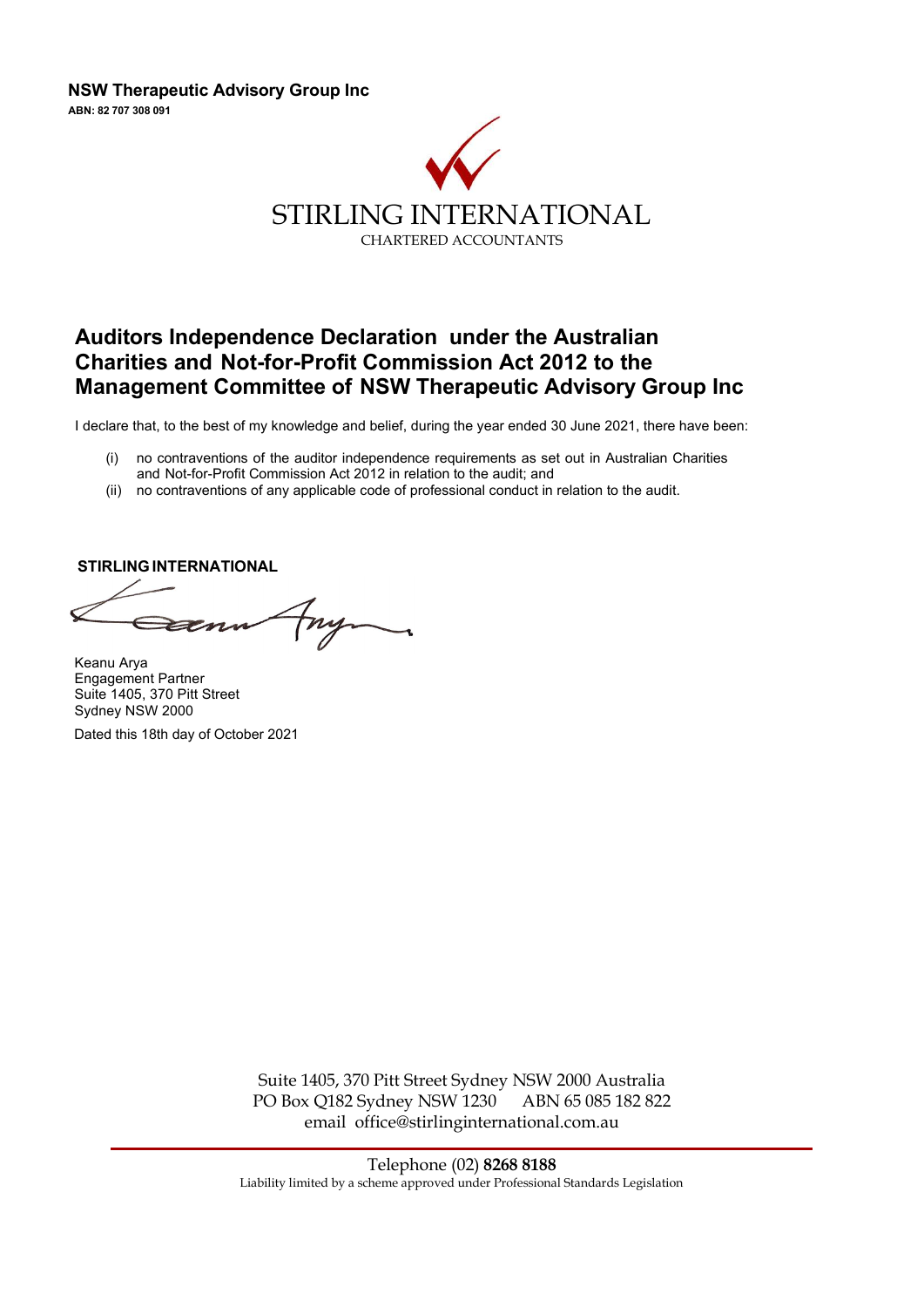## NSW Therapeutic Advisory Group Inc ABN: 82 707 308 091

# Statement of Profit or Loss

For the Year Ended 30 June 2021

|                                                        |             | 2021    | 2020    |
|--------------------------------------------------------|-------------|---------|---------|
|                                                        | <b>Note</b> | S       | \$      |
| <b>Income</b>                                          |             |         |         |
| Operating grants                                       | 3           | 549,224 | 548,265 |
| Interest received                                      |             | 1,528   | 3,058   |
| Membership fees                                        |             | 1,625   | 1,750   |
| COVID-19 cashflow boost                                |             | 57,729  | 42,271  |
|                                                        |             | 610,106 | 595,344 |
| <b>Expenditure</b>                                     |             |         |         |
| Accounting fees                                        |             | 3,108   | 1,395   |
| Auditors remuneration                                  |             | 9,300   | 9,000   |
| Bad Debts written off                                  |             |         | 375     |
| Conference/Seminar costs                               |             | 2,867   | 109     |
| Computer depreciation                                  |             | 1,735   | 1,304   |
| Office equipment depreciation                          |             | 856     | 609     |
| Website amortisation                                   |             |         | 13,223  |
| Contractor                                             |             |         | 364     |
| Fees & subscription                                    |             |         | 407     |
| Functions and catering                                 |             |         | 3,823   |
| General expenses                                       |             | 453     | 751     |
| Insurance                                              |             | 7,315   | 4,648   |
| Internet/website                                       |             | 539     | 208     |
| <b>IT Consultation</b>                                 |             | 2,332   |         |
| Leave pay provision                                    |             | 9,065   | 6,860   |
| Legal Fee                                              |             | 665     | 618     |
| Office expenses                                        |             |         | 1,019   |
| Printing and stationery                                |             | 1,211   | 155     |
| <b>Publication Costs</b>                               |             | 4,600   |         |
| <b>Recruitment costs</b>                               |             |         | 782     |
| Rent                                                   |             | 35,259  | 34,803  |
| Salaries                                               |             | 456,611 | 453,033 |
| <b>Staff Amenities</b>                                 |             | 648     |         |
| Storage costs                                          |             | 1,102   | 950     |
| Superannuation                                         |             | 43,151  | 42,950  |
| Survey costs                                           |             | 124     |         |
|                                                        |             | 576     |         |
| Teleconferencing costs                                 |             |         | 6,294   |
| Training expenses                                      |             |         | 2,839   |
| Travelling expenses                                    |             |         | 6,887   |
| Workers compensation                                   |             | 1,733   | 2,002   |
|                                                        |             | 583,250 | 595,408 |
| (Deficit)/Surplus before income taxes                  |             | 26,856  | (64)    |
| Income tax expense                                     | 2(c)        |         |         |
| Surplus/(Deficit) after income                         |             | 26,856  | (64)    |
| Retained profit at the beginning of the financial year |             | 251,586 | 251,650 |
| Retained profits at the end of the financial year      |             | 278,442 | 251,586 |

The accompanying notes from part of these financial statements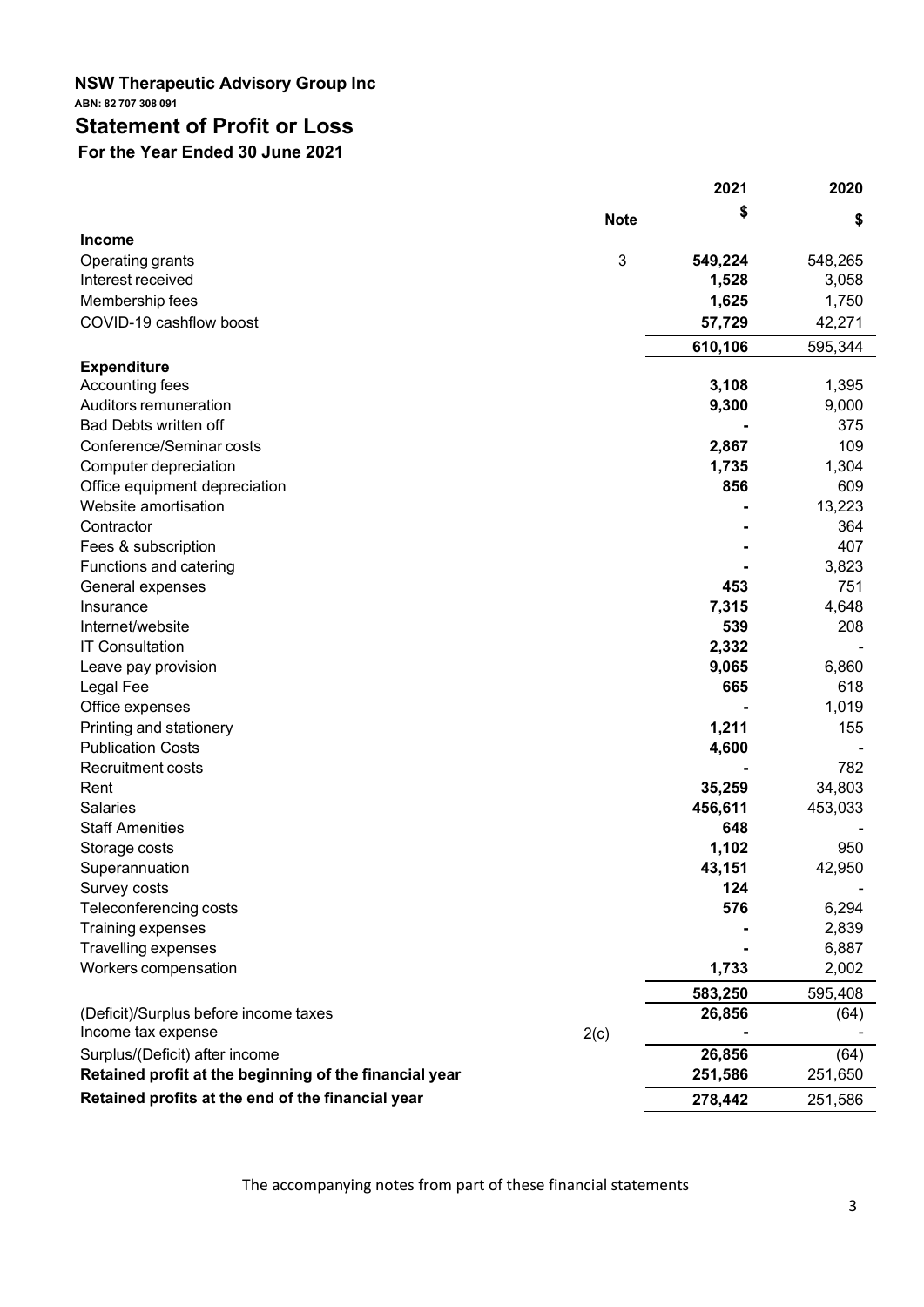#### NSW Therapeutic Advisory Group Inc ABN: 82 707 308 091

# Assets and liabilities statement

As At 30 June 2021

|                                                     | <b>Note</b>    | 2021    | 2020<br>S |
|-----------------------------------------------------|----------------|---------|-----------|
| <b>ASSETS</b>                                       |                |         |           |
| <b>CURRENT ASSETS</b>                               |                |         |           |
| Cash and cash equivalents                           | 4              | 271,420 | 187,196   |
| Trade and other receivables                         | 5              | 20,845  | 75,236    |
| Other financial assets                              | 6              | 151,745 | 150,000   |
| <b>TOTAL CURRENT ASSETS</b>                         |                | 444,010 | 412,432   |
| <b>NON-CURRENT ASSETS</b>                           |                |         |           |
| Plant and equipment                                 | $\overline{7}$ | 5,002   | 7,593     |
| <b>TOTAL NON-CURRENT ASSETS</b>                     |                | 5,002   | 7,593     |
| <b>TOTAL ASSETS</b>                                 |                | 449,012 | 420,025   |
| <b>LIABILITIES</b>                                  |                |         |           |
| <b>CURRENT LIABILITIES</b>                          |                |         |           |
| Trade and other payables                            | 8              | 21,986  | 29,638    |
| Employee benefits                                   | 9              | 25,229  | 19,959    |
| Deferred income                                     | 10             | 95,545  | 94,826    |
| <b>TOTAL CURRENT LIABILITIES</b>                    |                | 142,760 | 144,423   |
| <b>NON-CURRENT LIABILITIES</b><br>Employee benefits | 9              | 27,810  | 24,016    |
| <b>TOTAL NON-CURRENT LIABILITIES</b>                |                |         |           |
|                                                     |                | 27,810  | 24,016    |
| <b>TOTAL LIABILITIES</b>                            |                | 170,570 | 168,439   |
| <b>NET ASSETS</b>                                   |                | 278,442 | 251,586   |
| <b>MEMBERS' FUNDS</b>                               |                |         |           |
| Retained profits                                    |                | 278,442 | 251,586   |
| <b>TOTAL MEMBERS' FUNDS</b>                         |                | 278,442 | 251,586   |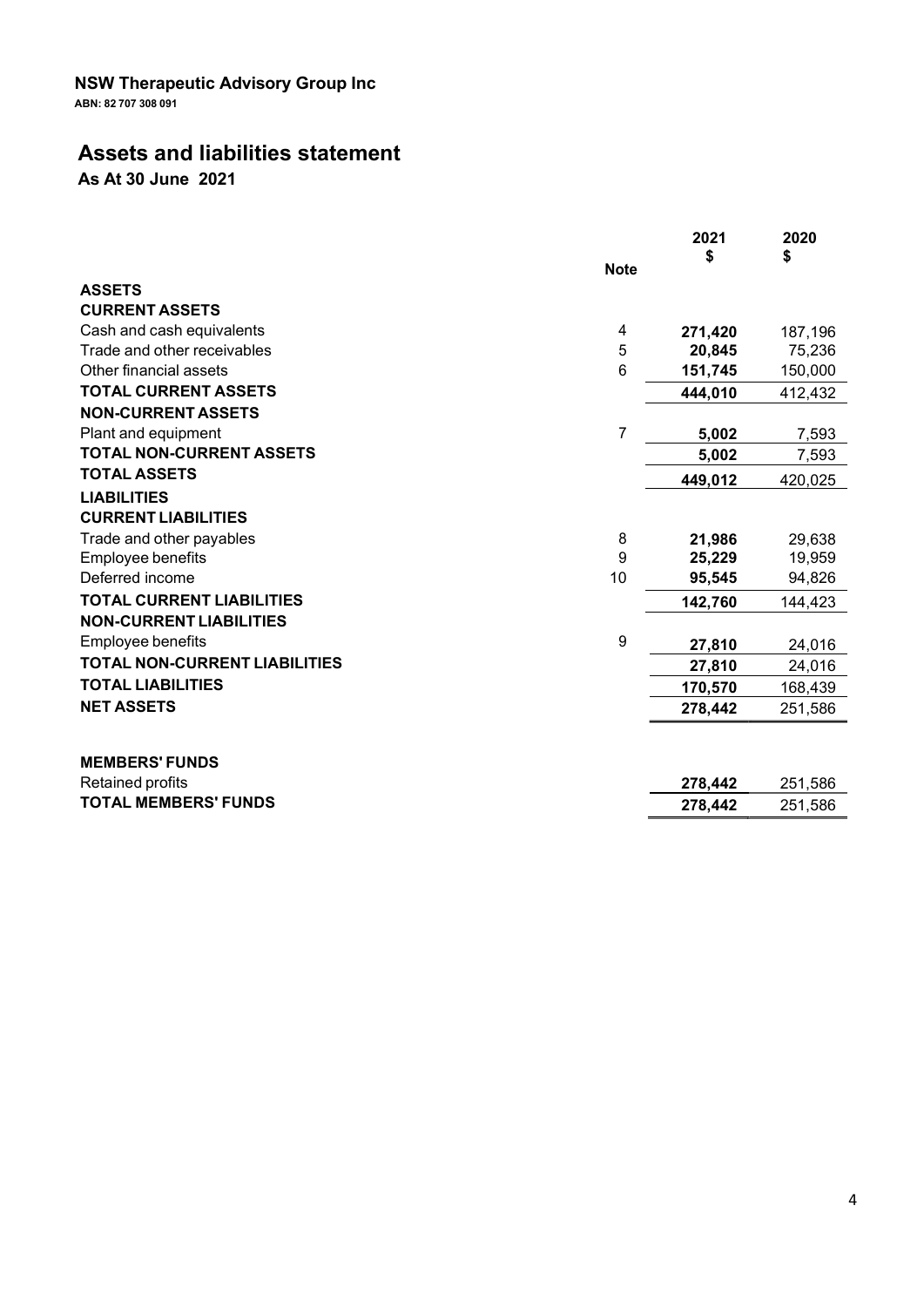NSW Therapeutic Advisory Group Inc

ABN: 82 707 308 091

# Statement of Cash Flows

# For the Year Ended 30 June 2021

|                                                           |             | 2021       | 2020      |
|-----------------------------------------------------------|-------------|------------|-----------|
|                                                           | <b>Note</b> | S          |           |
| <b>CASH FLOWS FROM OPERATING ACTIVITIES:</b>              |             |            |           |
| Receipts from grants and membership                       |             | 607,515    | 506,947   |
| Payments to suppliers and employees                       |             | (523, 418) | (561,068) |
| Interest received                                         |             | 1,872      | 1,702     |
| Net cash generated by/ (used in) operating activities     | 14          | 85,969     | (52, 419) |
| <b>CASH FLOWS FROM INVESTING ACTIVITIES:</b>              |             |            |           |
| Purchase of property, plant and equipment                 |             |            | (3,390)   |
| Purchase of financial assets                              |             | (1,745)    | (34,628)  |
| Net cash used in investing activities                     |             | (1,745)    | (38,018)  |
| Net increase/(decrease) in cash and cash equivalents held |             | 84,224     | (90, 437) |
| Cash and cash equivalents at beginning of year            |             | 187,196    | 277,633   |
| Cash and cash equivalents at end of financial year        | 4           | 271,420    | 187,196   |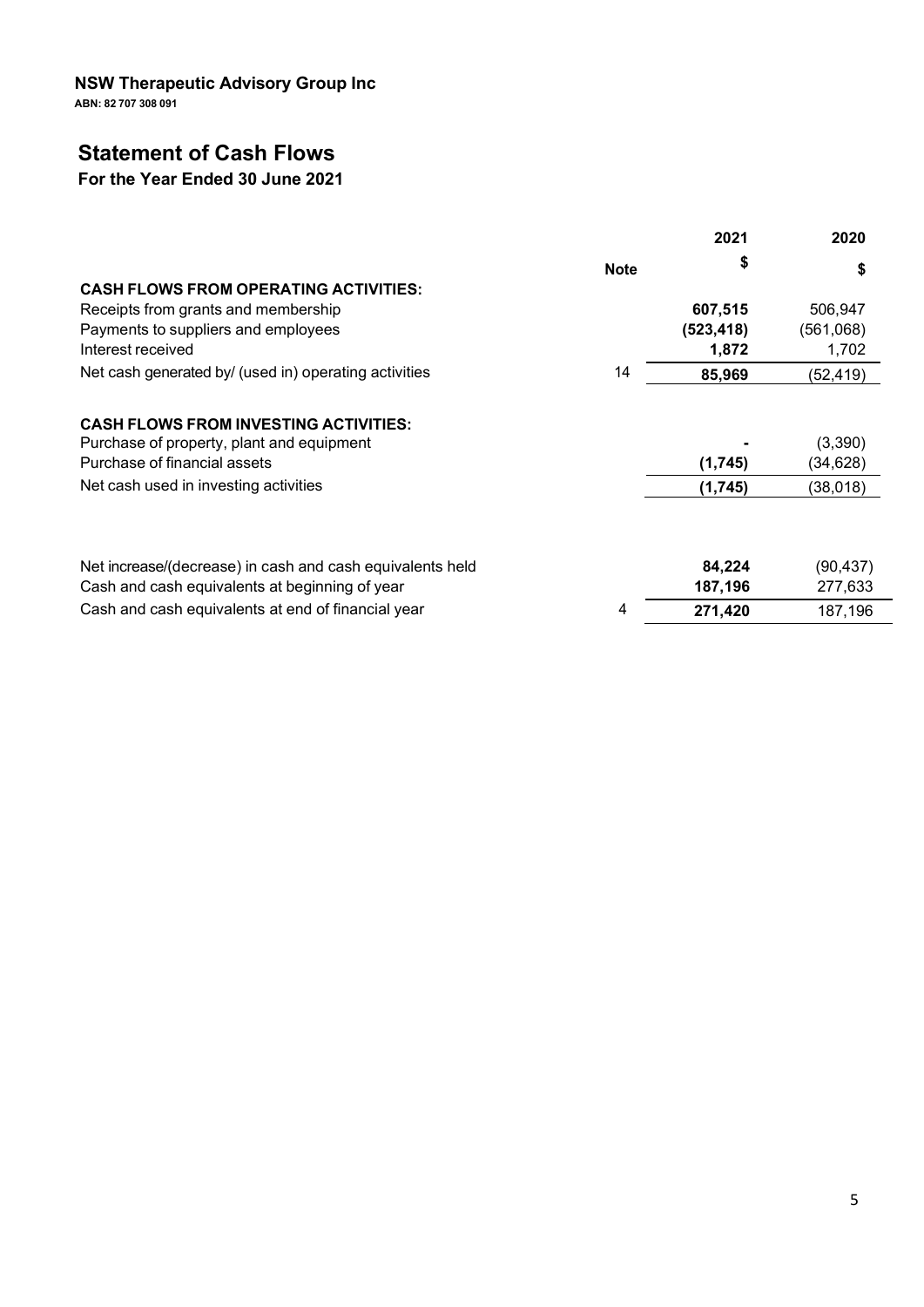## For the Year Ended 30 June 2021

The financial statements cover NSW Therapeutic Advisory Group Inc as an individual entity. NSW Therapeutic Advisory Group Inc is a not-for-profit Association incorporated in New South Wales under the Associations Incorporation Act (NSW) 2009 and Associations Incorporation Regulation (NSW) 2010 ('the Act'). The Association is registered with the Australian Charities and Not-for-Profit Commission (ACNC) as a charity.

The principal activities of the Association for the year ended 30 June 2021 were to promote quality use of medicines by sharing unbiased evidence-based information about drug therapy.

The functional and presentation currency of NSW Therapeutic Advisory Group Inc is Australian dollars. The financial report was authorised for issue by the Management Committee on 15 October 2021.

Certain comparative information has been reclassified to ensure consistency with our current year presentation and classification in the financial statements.

#### 1 Basis of Preparation

In the opinion of the Committee of Management, the Association is not a reporting entity because there are no users dependent on general purpose financial statement. These special purpose financial statements have been prepared to meet the reporting requirements of the Act and the Australian Charities and Not-for-Profit Commission Act 2012.<br>The financial statements have been prepared on an accruals basis and are based on historical costs and do n

into account changing money values or, except where stated specifically, current valuations of non-current assets.

The following significant accounting policies, which are consistent with the previous period unless stated otherwise, have been adopted in the preparation of these financial statements.

#### 2 Summary of Significant Accounting Policies

#### (a) Economic dependence

NSW Therapeutic Advisory Group Inc derives a significant portion of its revenue from the NSW Health. During the year ended 30 June 2021, approximately 70% (2020: 70%) of the Association's grant revenue were sourced from the NSW Health.

#### (b) Revenue and other income

Revenue is recognised when the amount of the revenue can be measured reliably. It is probable that economic benefits associated with the transaction will flow to the Association and specific criteria relating to the type of revenue as noted below, has been satisfied.

Revenue is measured at the fair value of the consideration received or receivable and is presented net of returns, discounts and rebates.

All revenue is stated net of the amount of goods and services tax (GST).

Government grants are recognised at fair value where there is reasonable assurance that the grant will be received, and all grant conditions will be met. Grants relating to expense items are recognised as income over the periods necessary to match the grant to the costs they are compensating.

Interest is recognised using the effective interest method.

Other income is recognised on an accruals basis when the Association is entitled to it.

#### (c) Income tax

The Association is exempt from income tax under Division 50 of the Income Tax Assessment Act 1997.

#### (d) Cash and cash equivalents

Cash and cash equivalents comprise cash on hand, demand deposits and short-term investments which are readily convertible to known amounts of cash and which are subject to an insignificant risk of change in value.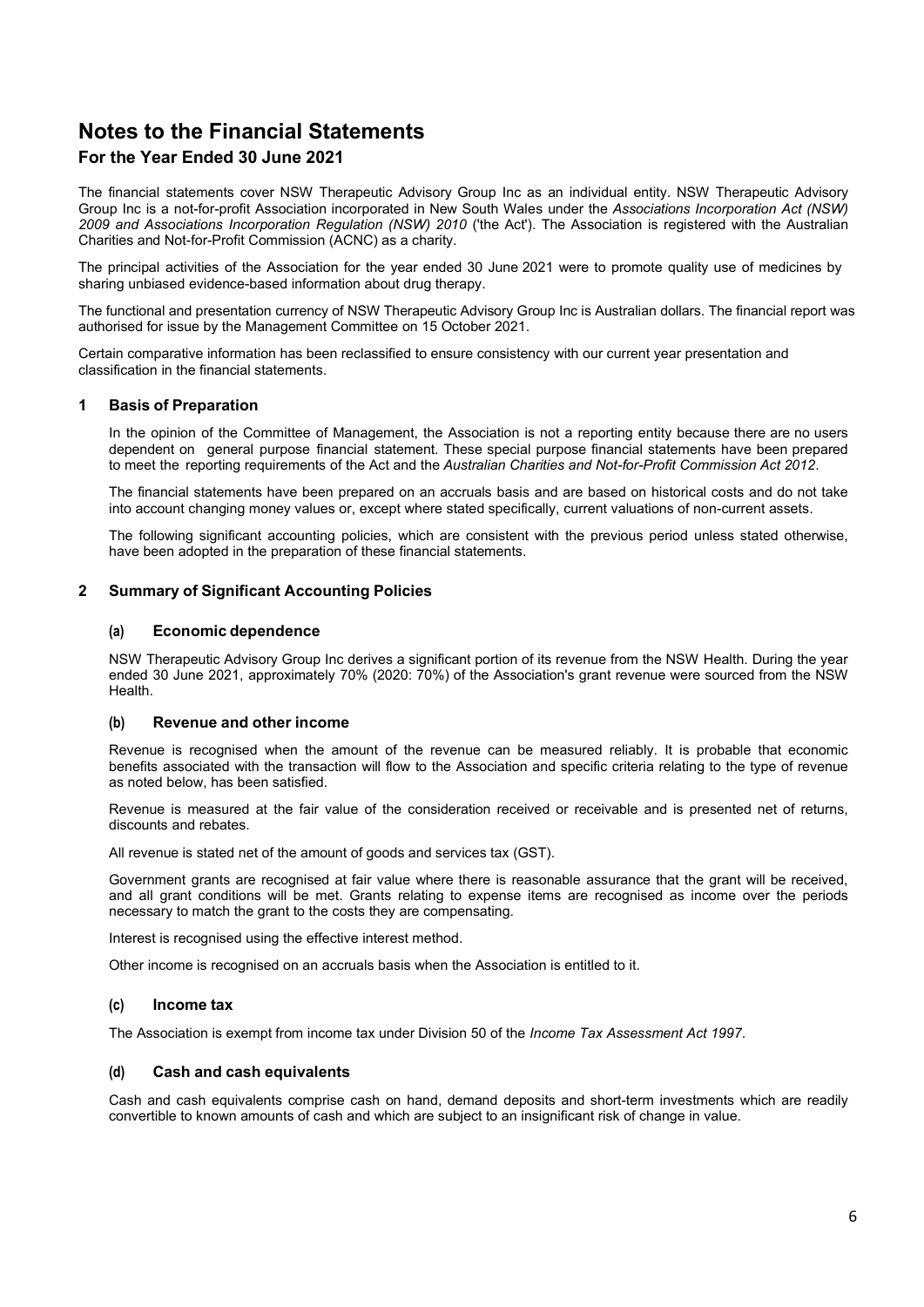## For the Year Ended 30 June 2021

#### 2 Summary of Significant Accounting Policies

#### (e) Trade and other receivables

Trade and other receivables include amounts due from members and third parties. Receivables expected to be collected within 12 months of the end of the reporting period are classified as current assets. All other receivables are classified as non-current assets.

For trade and other receivables, a separate allowance account is used to reduce the carrying amount of receivables impaired by credit loss. After having taken all possible measures of recovery, if management establishes that the carrying amount cannot be recovered by any means, at that point the written-off amounts are charged to the allowance account or the carrying amount of impaired receivables is reduced directly if no impairment amount was previously recognised in the allowance account.

#### (f) Website costs

The website costs have a finite life and is carried at cost until development is complete. Once development is complete it is carried at cost less any accumulated amortisation and impairment losses. It has an estimated useful life of three years.

Amortisation is recognised in profit or loss on a straight-line basis over the estimated useful lives of the website costs, from the date that they are available for use.

Amortisation methods, useful lives and residual values are reviewed at each reporting date and adjusted if appropriate.

#### (g) Employee benefits

Provision is made for the Association's liability for employee benefits arising from services rendered by employees to the end of the reporting period. Employee benefits that are expected to be wholly settled within one year have been measured at the amounts expected to be paid when the liability is settled.

Employee benefits expected to be settled more than one year after the end of the reporting period have been measured at the present value of the estimated future cash outflows to be made for those benefits. Changes in the measurement of the liability are recognised in profit or loss.

#### (h) Deferred income

The Association receives grants to fund projects either for contracted periods of time or for specific projects irrespective of the period of time required to complete those projects. It is the policy of the Association to treat grants as unexpended grants in the balance sheet where the Association is contractually obliged to provide the services in a subsequent financial period to when the grants are received or in the case of specific project grants where the projects have not been completed.

#### (i) Goods and Services Tax (GST)

Revenue, expenses and assets are recognised net of the amount of goods and services tax (GST), except where the amount of GST incurred is not recoverable from the Australian Taxation Office (ATO). In these circumstances, the GST is recognised as part of the cost of acquisition of the asset or as part of an item of the expense.

Receivables and payable are stated inclusive of GST.

The net amount of GST recoverable from, or payable to, the ATO is included as part of receivables or payables in the statement of financial position.

Cash flows in the statement of cash flows are included on a gross basis and the GST component of cash flows arising from investing and financing activities which is recoverable from, or payable to, the taxation authority is classified as operating cash flows.

#### (j) Leases

Lease payments for operating leases, where substantially all of the risks and benefits remain with the lessor, are charged as expenses in the periods in which they are incurred. The lease is not recognised in the statement of financial position.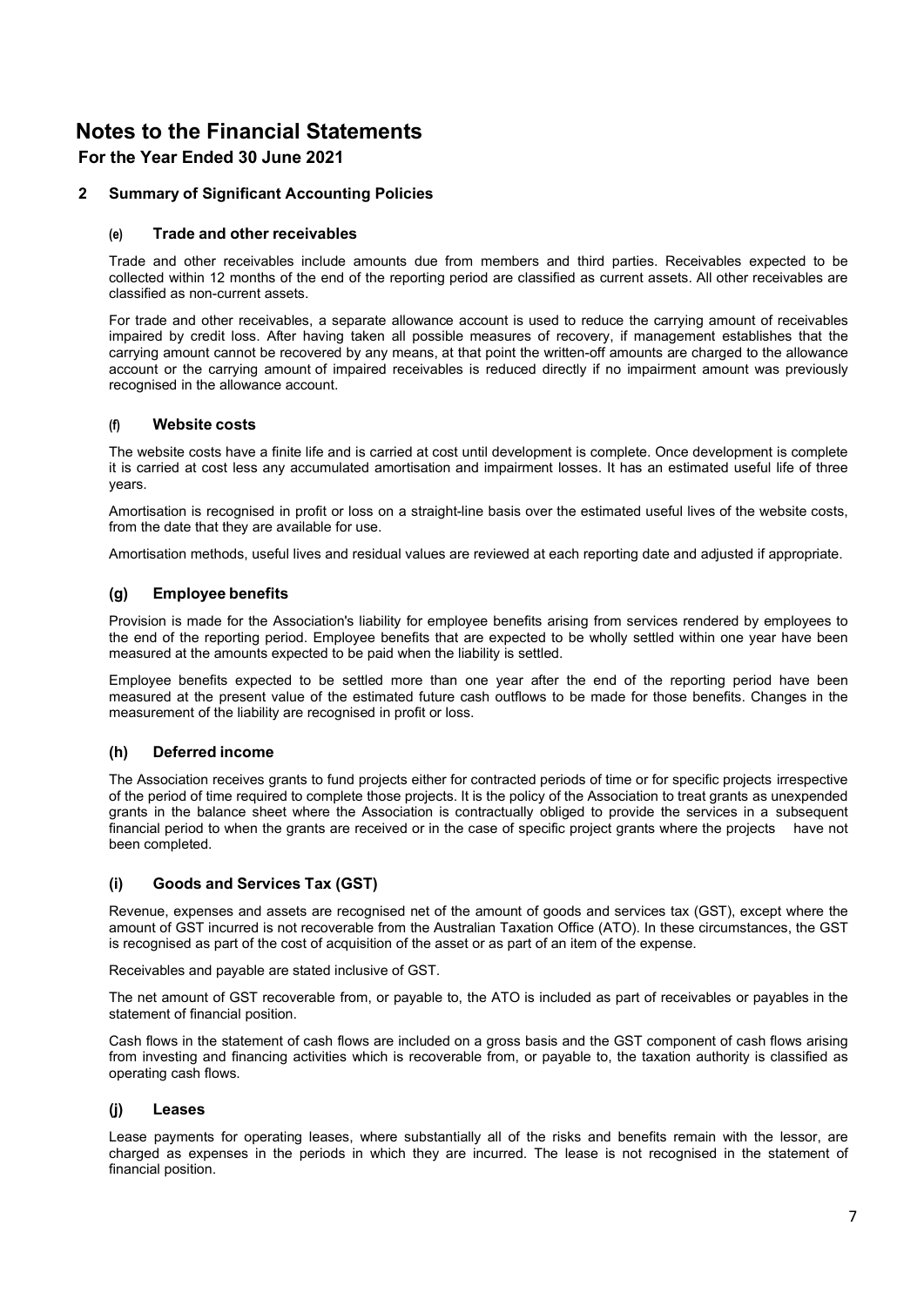For the Year Ended 30 June 2021

3 Revenue

|                                     | 2021           | 2020    |
|-------------------------------------|----------------|---------|
|                                     | \$             | \$      |
| <b>Operating grants</b>             |                |         |
| <b>NSW Health</b>                   |                |         |
| <b>Funding</b>                      |                |         |
| - Core funding                      | 375,096        | 417,239 |
| - eMM project funding               | $\blacksquare$ | 4,852   |
| <b>Total NSW Health Funding</b>     | 375,096        | 422,091 |
| - Social Sector Transformation Fund | 1,610          |         |
| - NPS CATAG                         | 62,268         | 63,845  |
| - NPS CATAG - VIP Program bDMARD    | 110,250        | 62,329  |
| <b>Total operating grant income</b> | 549,224        | 548,265 |
|                                     |                |         |

## 4 Cash and Cash Equivalents

|                          | 2021    | 2020    |
|--------------------------|---------|---------|
|                          | S.      | - \$    |
| Cash at bank and in hand | 271,420 | 187,196 |

## Reconciliation of cash

Cash and Cash equivalents reported in the statement of cash flows are reconciled to the equivalent items in the statement of financial position as follows:

| Cash and cash equivalents | 271.420 | 187,196 |
|---------------------------|---------|---------|
|                           |         |         |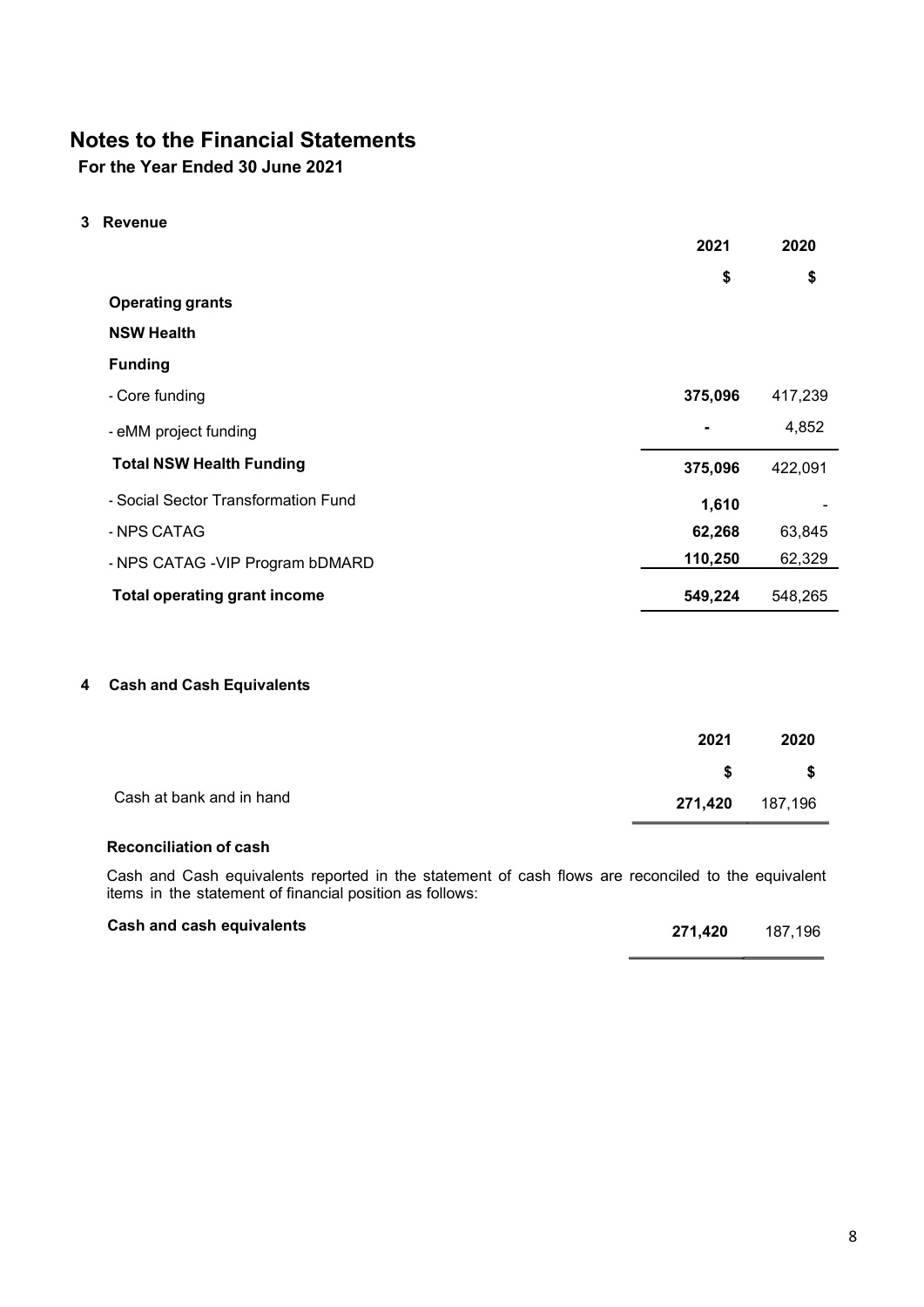For the Year Ended 30 June 2021

5 Trade and Other Receivables

|   |                                                    | 2021           | 2020     |
|---|----------------------------------------------------|----------------|----------|
|   |                                                    | \$             | \$       |
|   | <b>CURRENT</b>                                     |                |          |
|   | Trade receivables                                  | 18,702         | 72,749   |
|   | Provision for impairment of receivables            |                |          |
|   | <b>Total trade receivables</b>                     | 18,702         | 72,749   |
|   | Other receivables                                  | 2,143          | 2,487    |
|   | Total current trade and other receivables          | 20,845         | 75,236   |
| 6 | <b>Other Financial Assets</b>                      |                |          |
|   |                                                    | 2021           | 2020     |
|   |                                                    | \$             | \$       |
|   | Term deposit                                       | 151,745        | 150,000  |
|   |                                                    |                |          |
| 7 | <b>Property, Plant and Equipment</b>               |                |          |
|   |                                                    | 2021           | 2020     |
|   |                                                    | \$             | \$       |
|   | <b>Furniture, fixtures and fittings</b><br>At cost | 6,820          | 6,820    |
|   | Accumulated depreciation                           | (6, 820)       | (6,820)  |
|   | Total furniture, fixtures and fittings             | $\blacksquare$ |          |
|   | <b>Office equipment</b>                            |                |          |
|   | At cost                                            | 10,826         | 10,826   |
|   | Accumulated depreciation                           | (9, 138)       | (8, 281) |
|   | Total office equipment                             | 1,688          | 2,545    |
|   | <b>Computer equipment</b>                          |                |          |
|   | At cost                                            | 25,046         | 25,046   |
|   | Accumulated depreciation                           | (21, 732)      | (19,998) |
|   | Total computer equipment                           | 3,314          | 5,048    |
|   | Total property, plant and equipment                | 5,002          | 7,593    |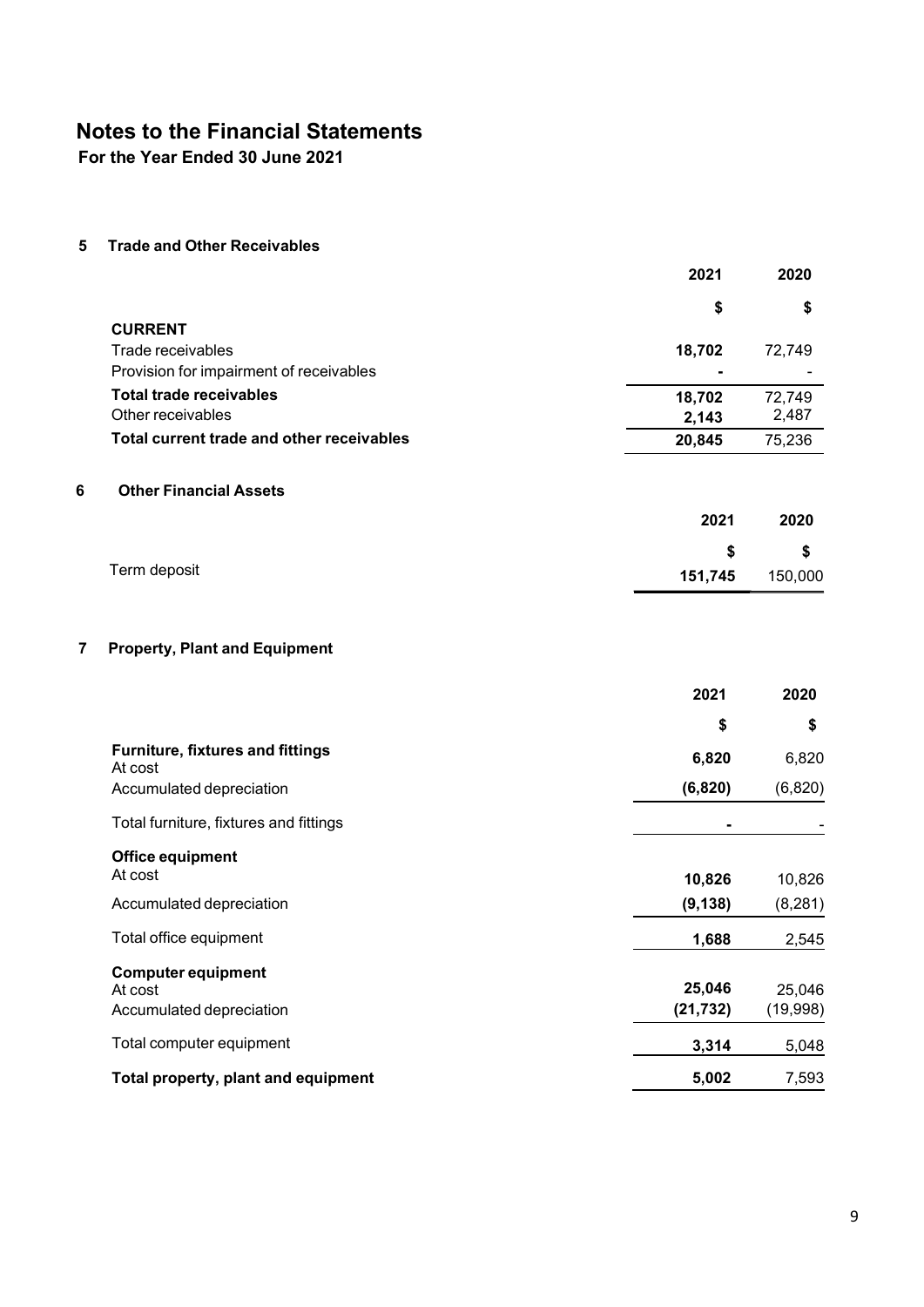For the Year Ended 30 June 2021

8 Trade and Other Payables

|   |                                   | 2021   | 2020   |
|---|-----------------------------------|--------|--------|
|   |                                   | \$     | \$     |
|   | <b>CURRENT</b>                    |        |        |
|   | <b>Unsecured liabilities</b>      |        |        |
|   | <b>Trade Payables</b>             | 244    | 93     |
|   | GST payable                       | 3,960  | 8,609  |
|   | Other payable                     | 11,782 | 14,936 |
|   | Accrued expenses                  | 6,000  | 6,000  |
|   |                                   | 21,986 | 29,638 |
| 9 | <b>Employee Benefits</b>          |        |        |
|   |                                   | 2021   | 2020   |
|   |                                   | \$     | \$     |
|   | <b>CURRENT</b>                    |        |        |
|   | Provision for annual leave        | 25,229 | 19,959 |
|   | <b>NON-CURRENT</b>                |        |        |
|   | Provision for long service leave  | 27,810 | 24,016 |
|   | 10 Deferred income                |        |        |
|   |                                   | 2021   | 2020   |
|   |                                   | \$     | \$     |
|   | <b>NSW Health</b>                 |        |        |
|   | Core funding                      |        | 21,809 |
|   | Social Sector Transformation Fund | 38,390 |        |
|   | <b>Total NSW Health</b>           | 38,390 | 21,809 |
|   |                                   |        |        |
|   | NPS CATAG VIP Program bDMARD      |        | 38,352 |
|   | NPS CATAG Core funding            | 57,156 | 34,665 |
|   | <b>Total NPS CATAG</b>            | 57,156 | 73,017 |
|   | <b>Total deferred income</b>      | 95,546 | 94,826 |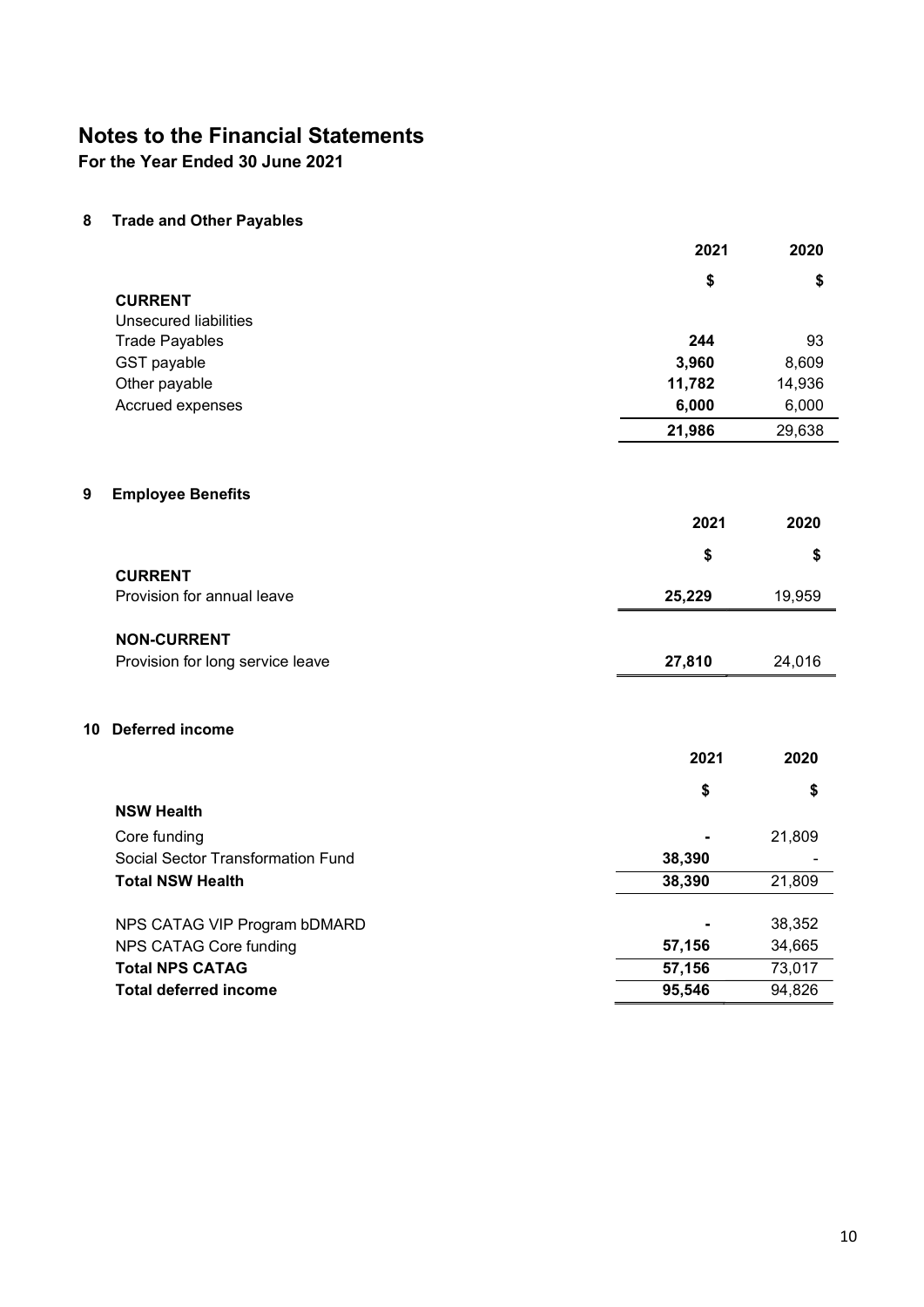## For the Year Ended 30 June 2021

#### 11 Capital and Leasing Commitments

#### (a) Operating leases

Operating leases contracted for but not capitalised in the financial statements

|                                               | 2021   | 2020   |
|-----------------------------------------------|--------|--------|
|                                               | S      | \$     |
| Minimum lease payments under operating lease: |        |        |
| - not later than one year                     | 35,206 | 35,206 |
| - between one year and five years             | 17,603 | 52,808 |
|                                               | 52,809 | 88,014 |

Operating lease for premises at 26 Leichhardt Street Darlinghurst NSW expires on 31 December 2022. .

#### 12 Contingent Liabilities

In the opinion of the Management Committee, the Association did not have any contingent liabilities at 30 June 2021 (30 June 2020: Nil).

#### 13 Subsequent Events

The NSW Health Grant Funding agreement expired on 30 June 2021 and was renewed for a further six months ending 31 December 2021. As of the date of this report, the agreement will not be renewed for future periods. It has been a source of approximately 70% of the Association's grant revenue. The Management Committee intends to compensate the reduction in revenue by reducing staff cost and other expenses related to core funding and continue with their non-core funding operations. Costs associated with possible redundancies cannot be reliably estimated at the date of this report.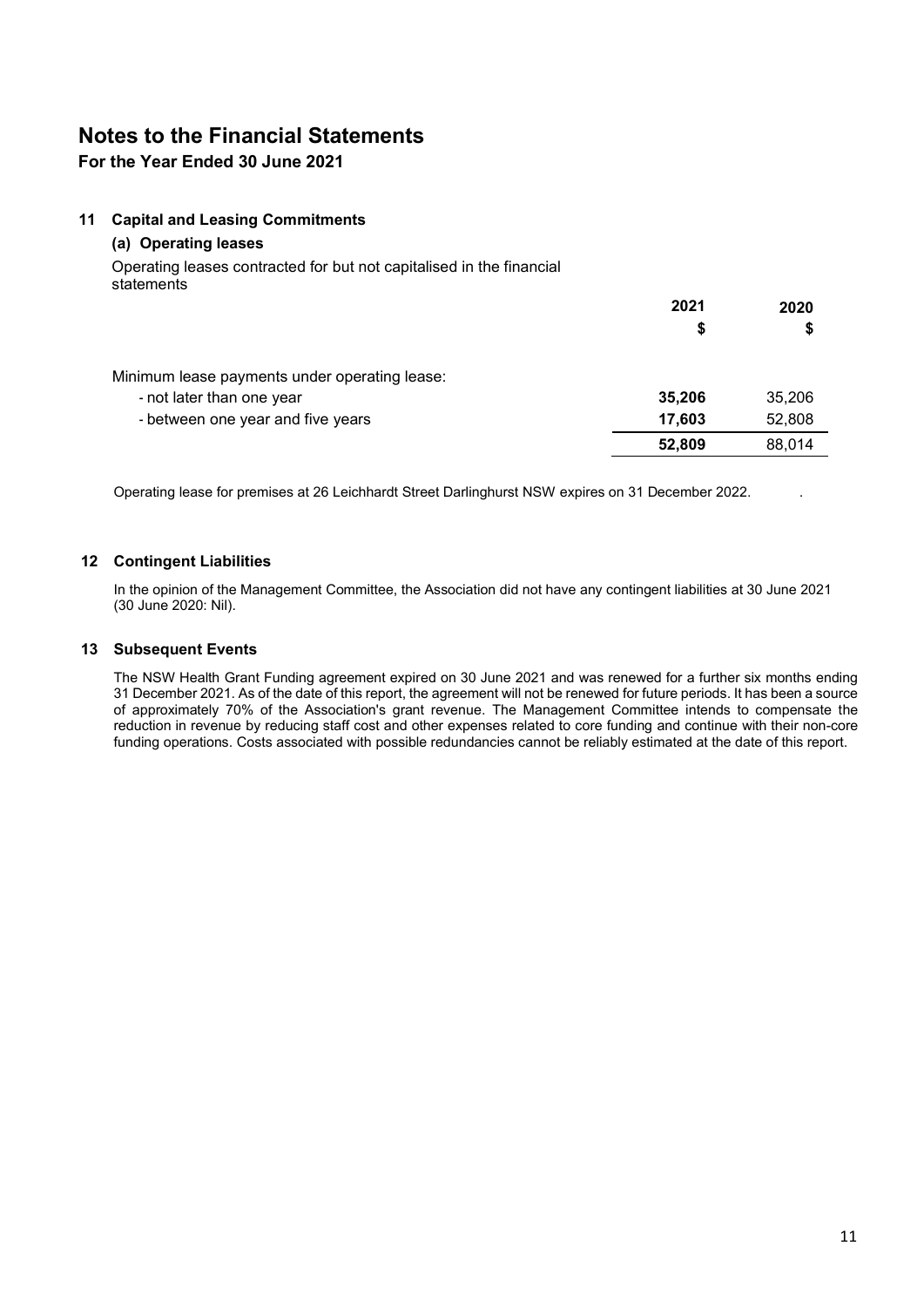For the Year Ended 30 June 2021

## 14 Cash Flow Information

(a) Reconciliation of result for the year to cashflows from operating activities

| \$<br>Φ<br>Net surplus/(deficit) for the year<br>26,856<br>(64)<br>Cash flows excluded from surplus/(deficit) attributable to<br>Non-cash flows in profit:<br>- Depreciation and amortisation<br>2,591<br>15,136<br>Changes in assets and liabilities:<br>- (increase)/decrease in trade and other receivables<br>54,047<br>(73, 280)<br>- (increase)/decrease in other assets<br>8,200<br>344<br>- increase/(decrease) in income in advance<br>(13, 416)<br>720<br>- increase/(decrease) in trade and other payables<br>4,145<br>(7,652)<br>- increase/(decrease) in employee benefits<br>6,860<br>9,064<br>Cash flows from operations<br>85,969<br>(52, 419) | 2021 | 2020 |
|----------------------------------------------------------------------------------------------------------------------------------------------------------------------------------------------------------------------------------------------------------------------------------------------------------------------------------------------------------------------------------------------------------------------------------------------------------------------------------------------------------------------------------------------------------------------------------------------------------------------------------------------------------------|------|------|
|                                                                                                                                                                                                                                                                                                                                                                                                                                                                                                                                                                                                                                                                |      |      |
|                                                                                                                                                                                                                                                                                                                                                                                                                                                                                                                                                                                                                                                                |      |      |
|                                                                                                                                                                                                                                                                                                                                                                                                                                                                                                                                                                                                                                                                |      |      |
|                                                                                                                                                                                                                                                                                                                                                                                                                                                                                                                                                                                                                                                                |      |      |
|                                                                                                                                                                                                                                                                                                                                                                                                                                                                                                                                                                                                                                                                |      |      |
|                                                                                                                                                                                                                                                                                                                                                                                                                                                                                                                                                                                                                                                                |      |      |
|                                                                                                                                                                                                                                                                                                                                                                                                                                                                                                                                                                                                                                                                |      |      |
|                                                                                                                                                                                                                                                                                                                                                                                                                                                                                                                                                                                                                                                                |      |      |
|                                                                                                                                                                                                                                                                                                                                                                                                                                                                                                                                                                                                                                                                |      |      |
|                                                                                                                                                                                                                                                                                                                                                                                                                                                                                                                                                                                                                                                                |      |      |
|                                                                                                                                                                                                                                                                                                                                                                                                                                                                                                                                                                                                                                                                |      |      |
|                                                                                                                                                                                                                                                                                                                                                                                                                                                                                                                                                                                                                                                                |      |      |

## 15 Association Details

The registered office and place of business of the Association is: NSW Therapeutic Advisory Group Inc 26 Leichhardt St DARLINGHURST NSW 2010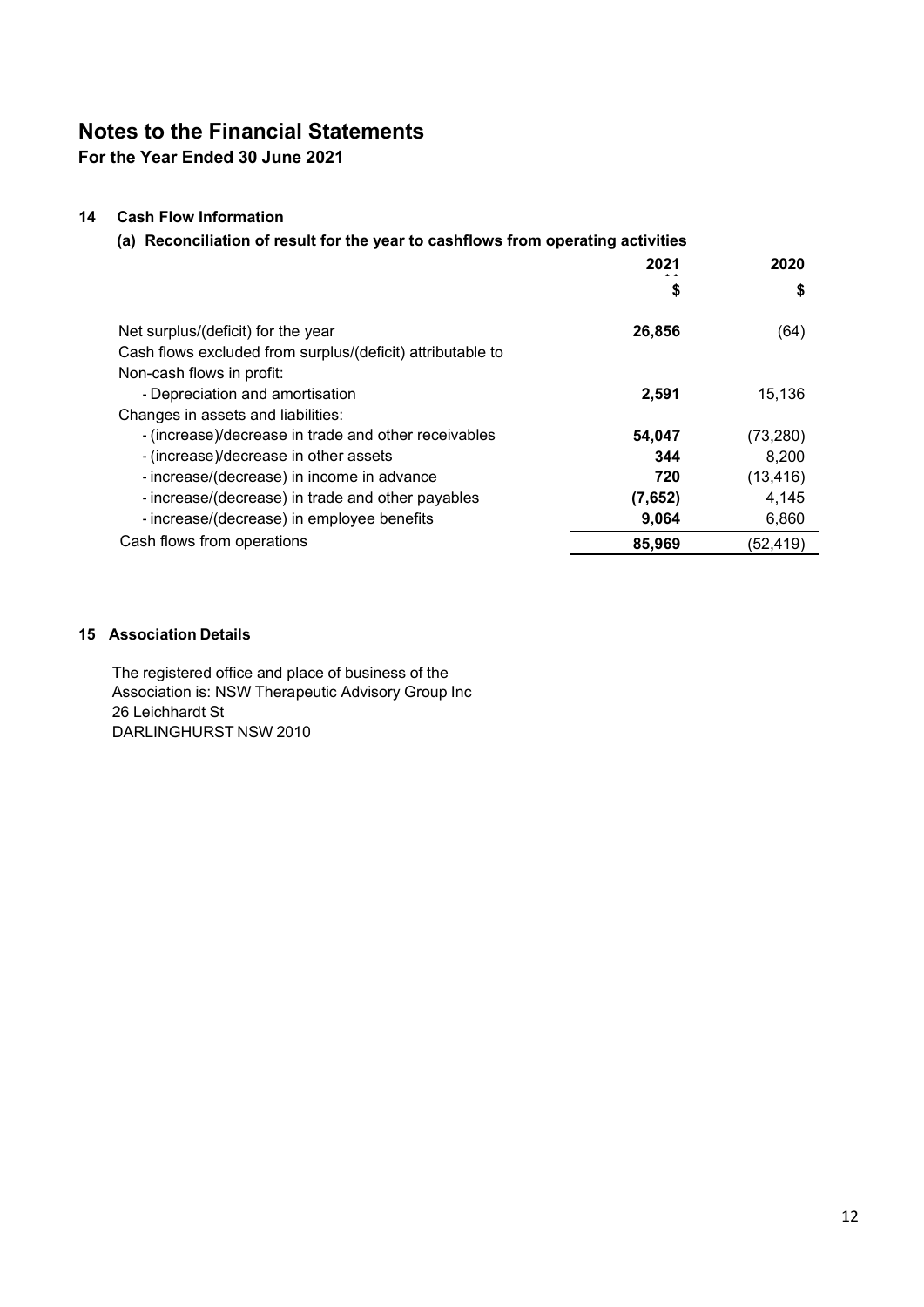**Statement by Members of the Management Committee**<br>The committee has determined that the Association is not a reporting entity and that this special purpose financial report<br>should be prepared in accordance with the accoun **Statement by Members of the Management Committee**<br>The committee has determined that the Association is not a reporting entity and that this special purpose financial report<br>should be prepared in accordance with the accoun **Statement by Members of the Management Committee**<br>The committee has determined that the Association is not a reporting entity and that this special purpose financial report<br>should be prepared in accordance with the accoun **Statement by Members of the Management Committee**<br>The committee has determined that the Association is not a reporting entity and that this special purpose financial report<br>should be prepared in accordance with the accoun **Statement by Members of the Management Committee**<br>The committee has determined that the Association is not a reporting entity and that this special purpose financial report<br>should be prepared in accordance with the accoun **Statement by Members of the Management Committee**<br>The committee has determined that the Association is not a reporting entity and that this special purpose financial report<br>should be prepared in accordance with the accoun **Statement by Members of the Management Committee**<br>The committee has determined that the Association is not a reporting entity and that this special purpose financial report<br>should be prepared in accordance with the accoun **Statement by Members of the Management Committee**<br>The committee has determined that the Association is not a reporting entity and that this special purpose financial report<br>should be prepared in acordance with the account **Statement by Members of the Management Committee**<br>The committee has determined that the Association is not a reporting entity and that this special purpose financial report<br>the Australian Charles and Not-for-profits Comm **Solution: Committee**<br>
Moreover the Management Committee<br>
and that the Association is not a reporting entity and that this special purpose financial repara-<br>
Mortor-profits Commission Act 2012 the Associations Incorporat

- for the year ended on that date.
- be able to pay its debts as and when they fall due.

|       | in the opinion of the committee the imamolal report as set out on pages o to TZ.                                                                                           |
|-------|----------------------------------------------------------------------------------------------------------------------------------------------------------------------------|
| 1.    | Presents fairly the financial position of NSW Therapeutic Advisory Group Inc as at 30 June 2021 and its performance<br>for the year ended on that date.                    |
| 2.    | At the date of this statement, there are reasonable grounds to believe that NSW Therapeutic Advisory Group Inc will<br>be able to pay its debts as and when they fall due. |
| by:   | This statement is made in accordance with a resolution of the committee and is signed for and on behalf of the committee                                                   |
| Chair | Professor Sarah Hilmer                                                                                                                                                     |
|       | Treasurer<br>Mr Russell Levy                                                                                                                                               |
|       | 18th<br>October<br>топт<br>day of<br>2021<br>Dated this                                                                                                                    |
|       |                                                                                                                                                                            |
|       |                                                                                                                                                                            |

| 18th | October |  |
|------|---------|--|
|      |         |  |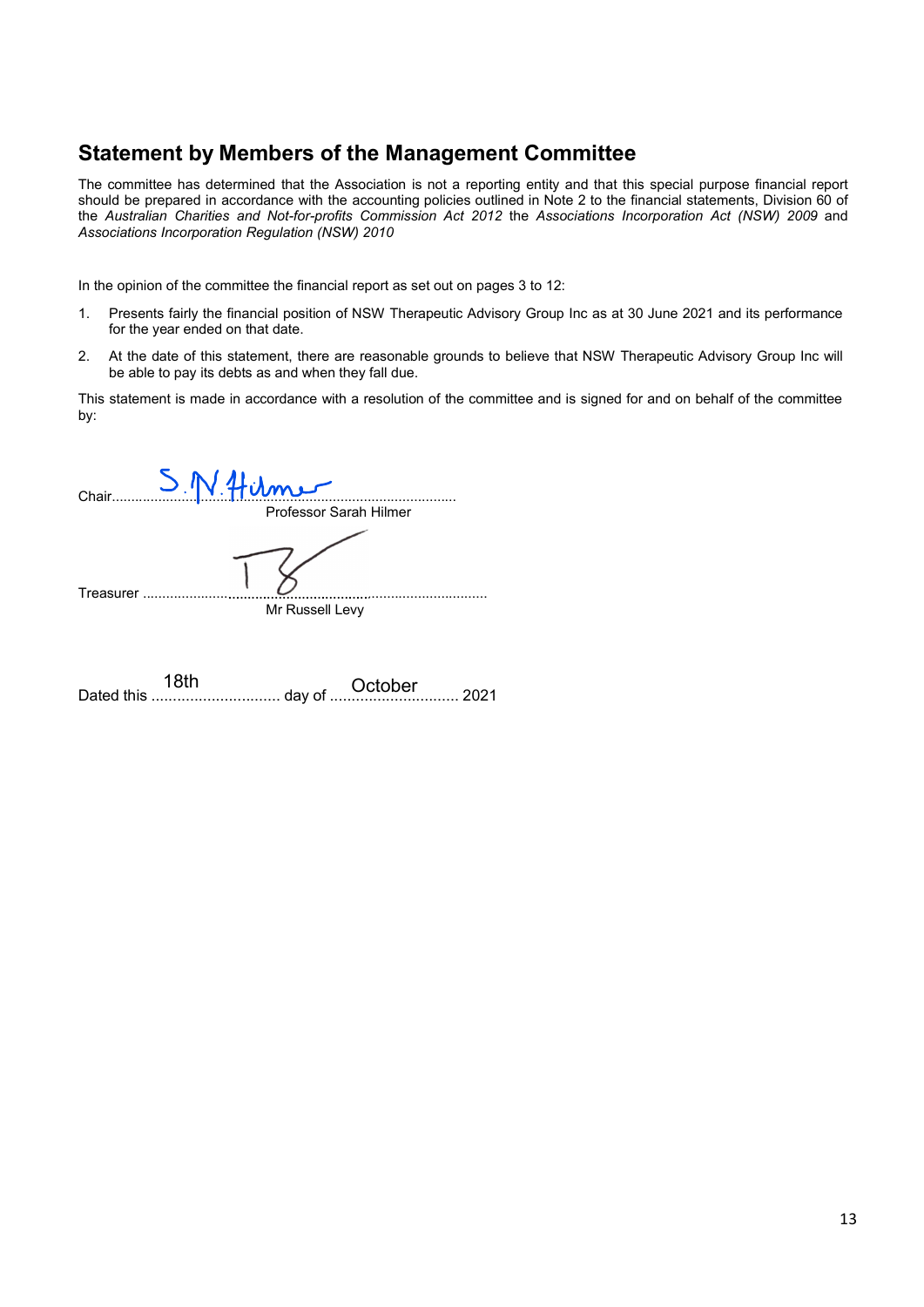

# Independent Audit Report to the members of NSW Therapeutic Advisory Group Inc

#### Report on the Audit of the Financial Report

#### Opinion

We have audited the accompanying financial report, being a special purpose financial report of NSW Therapeutic Advisory Group Inc (the Association), which comprises the statement of financial position as at 30 June 2021, the statement of profit or loss, the statement of changes in equity and the statement of cash flows for the year then ended, and notes to the financial statements, including a summary of significant accounting policies, and statement by members of the management committee.

In our opinion, the accompanying financial report of the Association for the year ended 30 June 2021 is prepared, in all material respects, in accordance with Australian Charities and Not-for-profits Commission Act 2012, the Associations Incorporation Act (NSW) 2009 and Associations Incorporation Regulation (NSW) 2010.

#### Basis for Opinion

We conducted our audit in accordance with Australian Auditing Standards. Our responsibilities under those standards are further described in the Auditor's Responsibilities for the Audit of the Financial Report section of our report. We are independent of the Association in accordance with the auditor independence requirements of the ethical requirements of the Accounting Professional and Ethical Standards Board's APES 110 Code of Ethics for Professional Accountants (the Code) that are relevant to our audit of the financial report in Australia. We have also fulfilled our other ethical responsibilities in accordance with the Code.

We believe that the audit evidence we have obtained is sufficient and appropriate to provide a basis for our opinion.

#### Emphasis of Matter - Basis of Accounting

We draw attention to Note 1 of the financial report, which describes the basis of accounting. The financial report is prepared to assist the Association in complying with the Australian Charities and Not-for-profits Commission Act 2012, the Associations Incorporation Act (NSW) 2009 and Associations Incorporation Regulation (NSW) 2010. As a result, the financial report may not be suitable for another purpose. Our report is intended solely for the Association and should not be distributed to or used by parties other than the Association. Our opinion is not modified in respect of this matter.

#### Responsibilities of Management and Those Charged with Governance

Management is responsible for the preparation and fair presentation of the financial report in accordance with the Australian Charities and Not-for-profits Commission Act 2012, Associations Incorporation Act (NSW) 2009 and Associations Incorporation Regulation (NSW) 2010, and for such internal control as management determines is necessary to enable the preparation of the financial report is free from material misstatement, whether due to fraud or error.

In preparing the financial report, management is responsible for assessing the Association's ability to continue as a going concern, disclosing, as applicable, matters related to going concern and using the going

> Suite 1405, 370 Pitt Street Sydney NSW 2000 Australia PO Box Q182 Sydney NSW 1230 ABN 65 085 182 822 email office@stirlinginternational.com.au